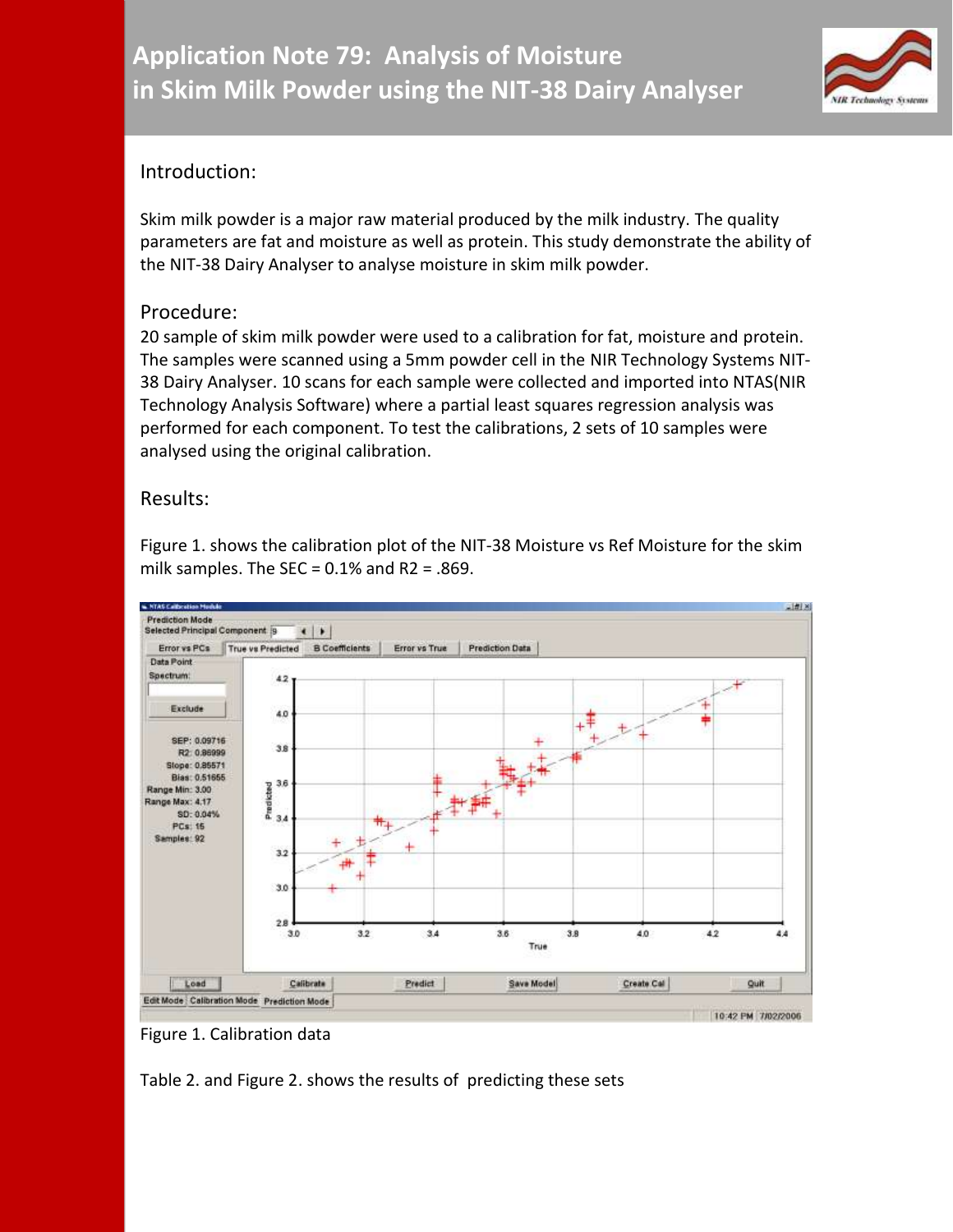|  |  | Table 2. Moisture Prediction Data |  |
|--|--|-----------------------------------|--|
|--|--|-----------------------------------|--|

| Sample ID | <b>NIT-38</b> | Ref         | Diff    |
|-----------|---------------|-------------|---------|
| 201s1     | 3.36          | 3.4         | 0.04    |
| 202s1     | 3.20          | 3.41        | 0.21    |
| 203s1     | 3.20          | 3.15        | $-0.05$ |
| 204s1     | 3.21          | 3.33        | 0.12    |
| 205s1     | 3.30          | 3.54        | 0.24    |
| 206s1     | 3.29          | 3.27        | $-0.02$ |
| 207s1     | 3.26          | 3.12        | $-0.14$ |
| 208s1     | 3.25          | 3.4         | 0.15    |
| 209s1     | 3.18          | 3.14        | $-0.04$ |
| 210s1     | 3.27          | 3.19        | $-0.08$ |
| 211s1     | 3.03          | 3.19        | 0.16    |
| 212s1     | 3.13          | 3.11        | $-0.02$ |
| 3201s1    | 2.93          | 2.97        | 0.04    |
| 3202s1    | 3.50          | 3.48        | $-0.02$ |
| 3203s1    | 3.15          | 3.16        | 0.01    |
| 3204s1    | 3.87          | 3.94        | 0.07    |
| 3205s1    | 3.79          | 3.68        | $-0.11$ |
| 3206s1    | 3.42          | 3.46        | 0.04    |
| 3207s1    | 3.68          | 3.72        | 0.04    |
| 3208s1    | 3.52          | 3.51        | $-0.01$ |
| 3209s1    | 3.60          | 3.61        | 0.01    |
|           |               |             |         |
|           |               | <b>SEP</b>  | 0.10    |
|           |               | <b>Bias</b> | 0.03    |



Figure 2. Plot of NIT-38 Moisture vs Ref Moisture

In the original calibration, 9 PC's were used, however the optimum number of PC's proved to be 6 based on the prediction set.